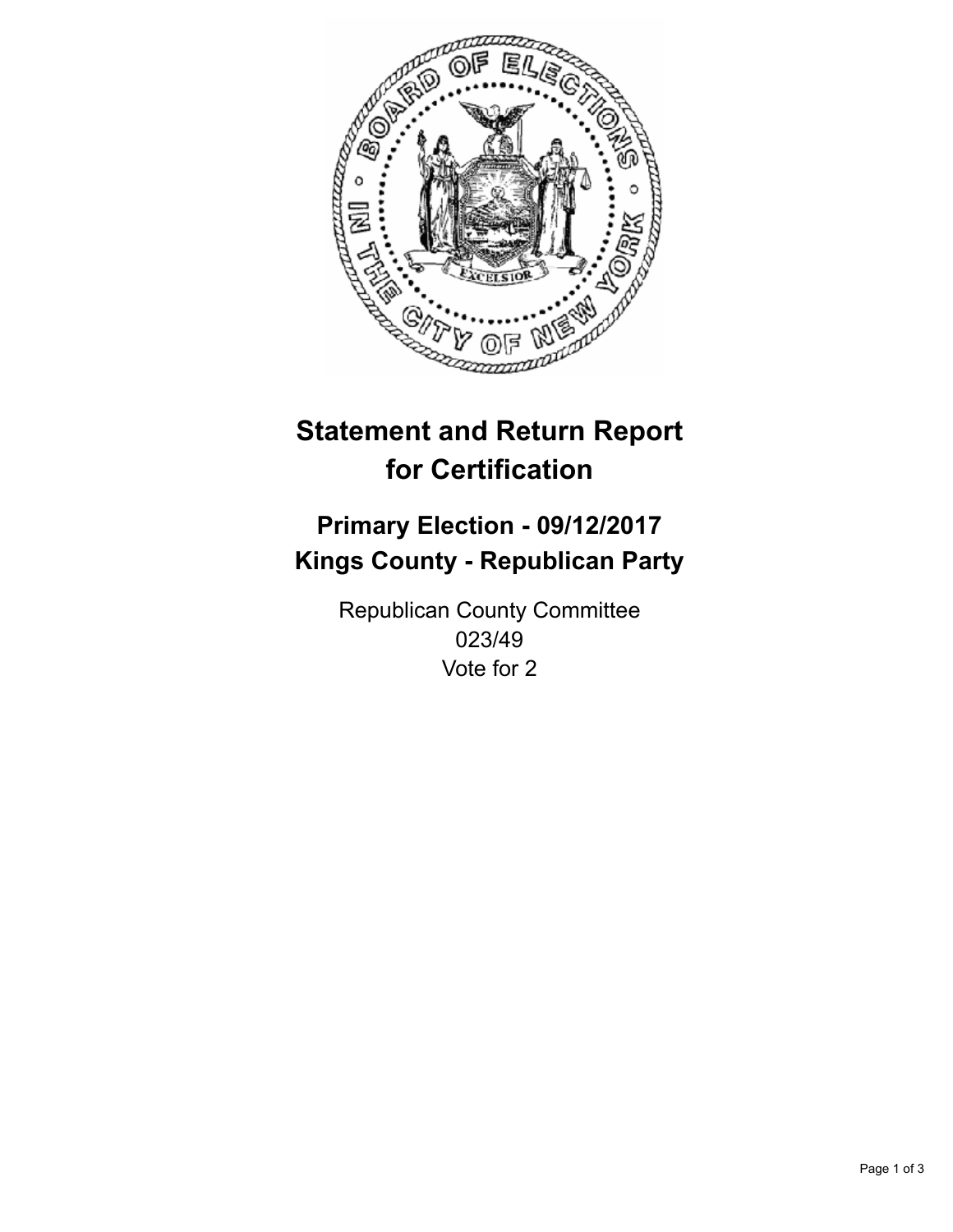

## **Assembly District 49**

| <b>PUBLIC COUNTER</b>                                    | 8  |
|----------------------------------------------------------|----|
| <b>MANUALLY COUNTED EMERGENCY</b>                        | 0  |
| ABSENTEE / MILITARY                                      |    |
| AFFIDAVIT                                                | 0  |
| <b>Total Ballots</b>                                     | 9  |
| Less - Inapplicable Federal/Special Presidential Ballots | 0  |
| <b>Total Applicable Ballots</b>                          | 9  |
| <b>WILLIAM C. ARTUS</b>                                  |    |
| <b>TAMARA AYETISYAN</b>                                  | 0  |
| <b>VITO SETTINERI</b>                                    | 5  |
| <b>PATRICIA O'DELL</b>                                   | 4  |
| <b>Total Votes</b>                                       | 10 |
| Unrecorded                                               | 8  |